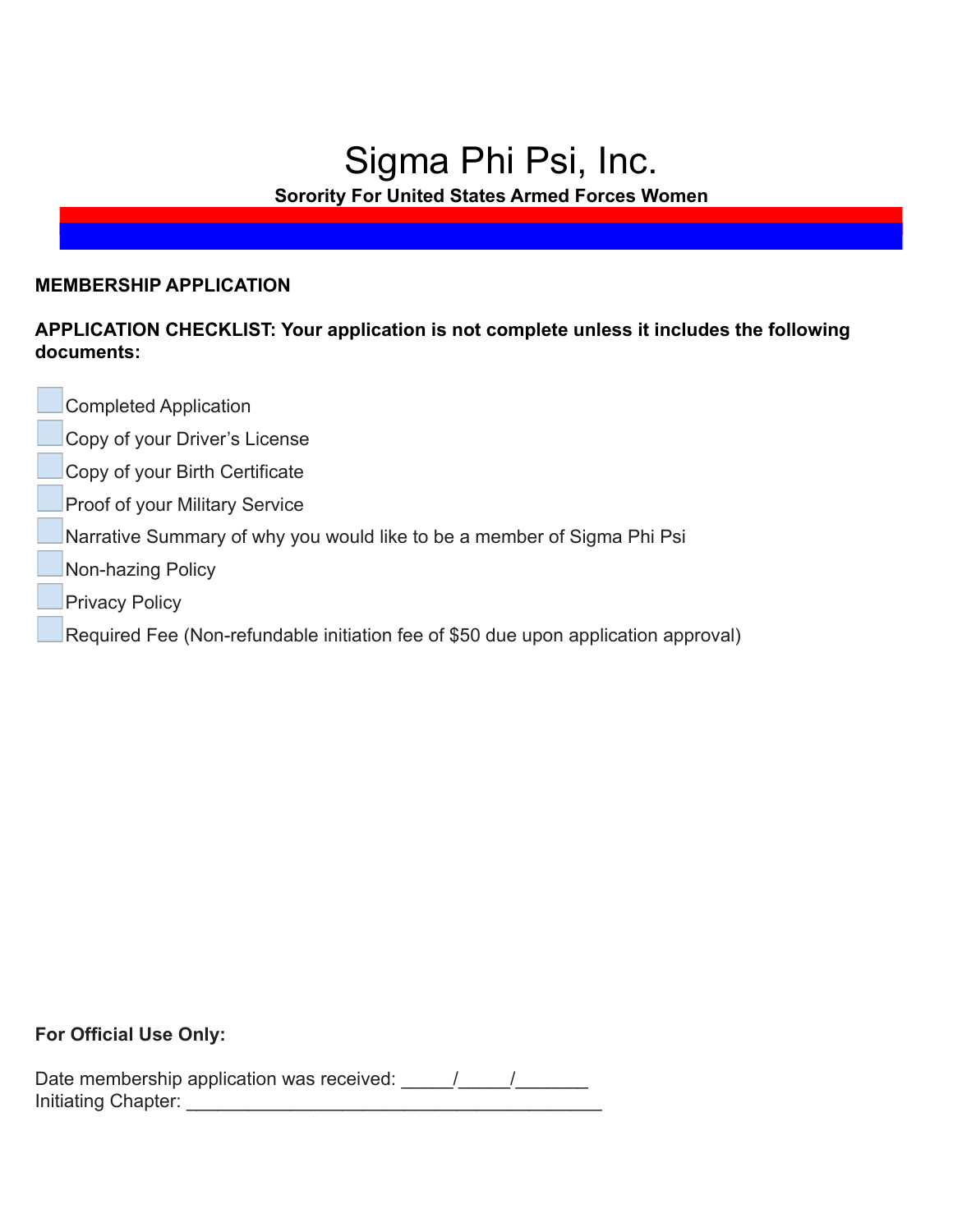| All Necessary Documents have been Received<br><b>Applicant Information</b>                          |
|-----------------------------------------------------------------------------------------------------|
|                                                                                                     |
|                                                                                                     |
|                                                                                                     |
|                                                                                                     |
|                                                                                                     |
|                                                                                                     |
| <b>Military Background</b>                                                                          |
|                                                                                                     |
|                                                                                                     |
|                                                                                                     |
|                                                                                                     |
| Do you currently have any military disciplinary actions pending against you? ______________________ |
| If yes, please explain:                                                                             |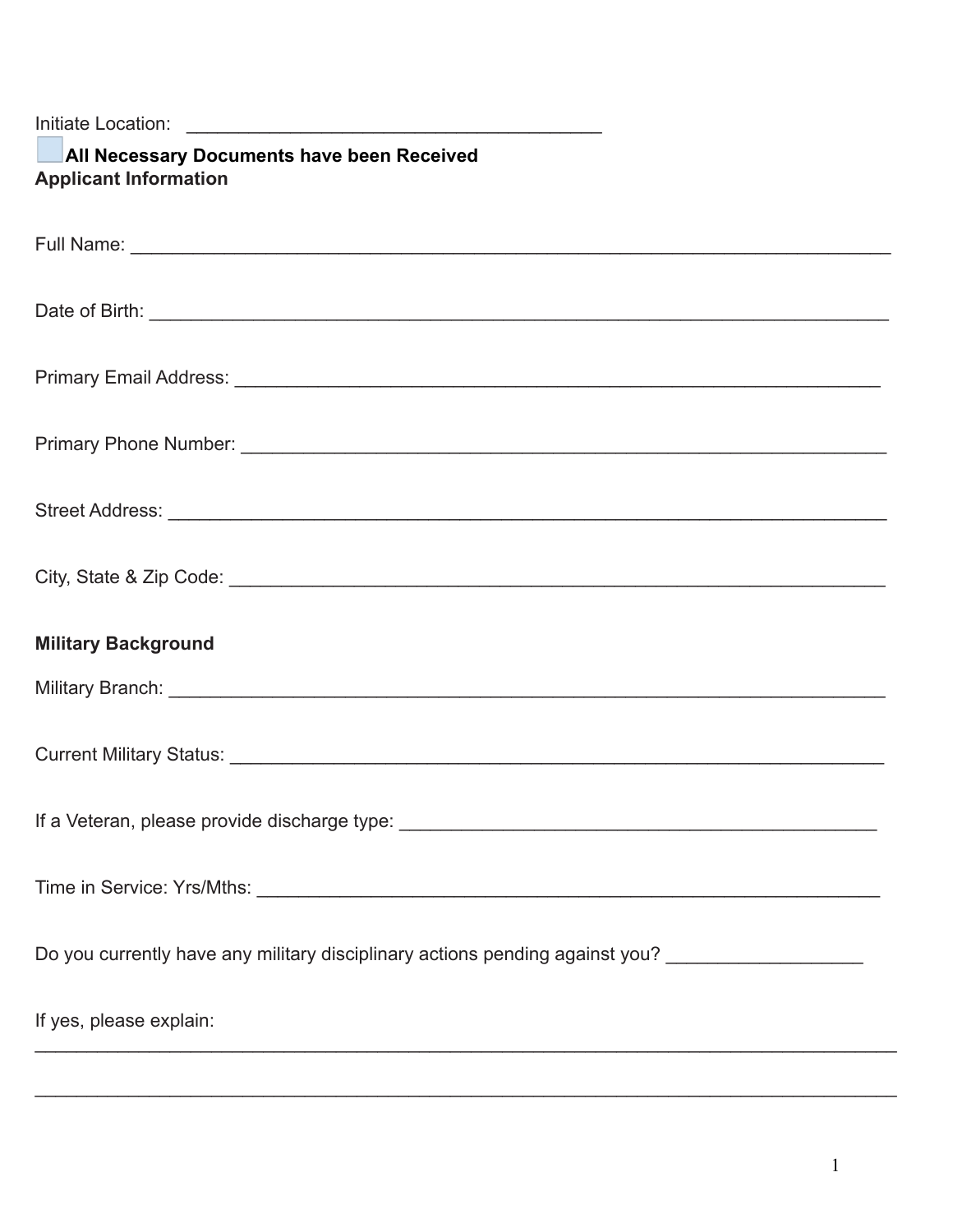# **Employment Information** Current Employer: \_\_\_\_\_\_\_\_\_\_\_\_\_\_\_\_\_\_\_\_\_\_\_\_\_\_\_\_\_\_\_\_\_\_\_\_\_\_\_\_\_\_\_\_\_\_\_\_\_\_\_\_\_\_\_\_\_\_\_\_\_\_\_\_\_\_\_ Current Position/Title: \_\_\_\_\_\_\_\_\_\_\_\_\_\_\_\_\_\_\_\_\_\_\_\_\_\_\_\_\_\_\_\_\_\_\_\_\_\_\_\_\_\_\_\_\_\_\_\_\_\_\_\_\_\_\_\_\_\_\_\_\_\_\_\_ Employment Length-Yrs/Mths: \_\_\_\_\_\_\_\_\_\_\_\_\_\_\_\_\_\_\_\_\_\_\_\_\_\_\_\_\_\_\_\_\_\_\_\_\_\_\_\_\_\_\_\_\_\_\_\_\_\_\_\_\_\_\_\_\_ **Additional Information Are you currently, or were you ever a member of a Military Greek Letter Organization?** \_\_\_\_\_\_ Were you referred by any current or former member of Sigma Phi Psi? If yes, please provide Member Name and current chapter if applicable:  $\blacksquare$ **Character Reference**

 $\_$ 

Your Character Reference should have knowledge about your overall character and dependability. Your reference must have known you for at least two years. We will only inquire about traits that are relevant to sorority membership.

| Reference Name: |  |
|-----------------|--|
|                 |  |

Phone Number: E-mail **Example 20** Figure 20 Figure 20 Figure 20 Figure 20 Figure 20 Figure 20 Figure 20 Figure 20 Figure 20 Figure 20 Figure 20 Figure 20 Figure 20 Figure 20 Figure 20 Figure 20 Figure 20 Figure 20 Figure 2

Is this Reference a military service member? \_\_\_\_\_\_\_\_\_\_\_\_\_\_\_\_\_\_\_\_\_\_\_\_\_\_\_\_\_\_\_\_\_\_\_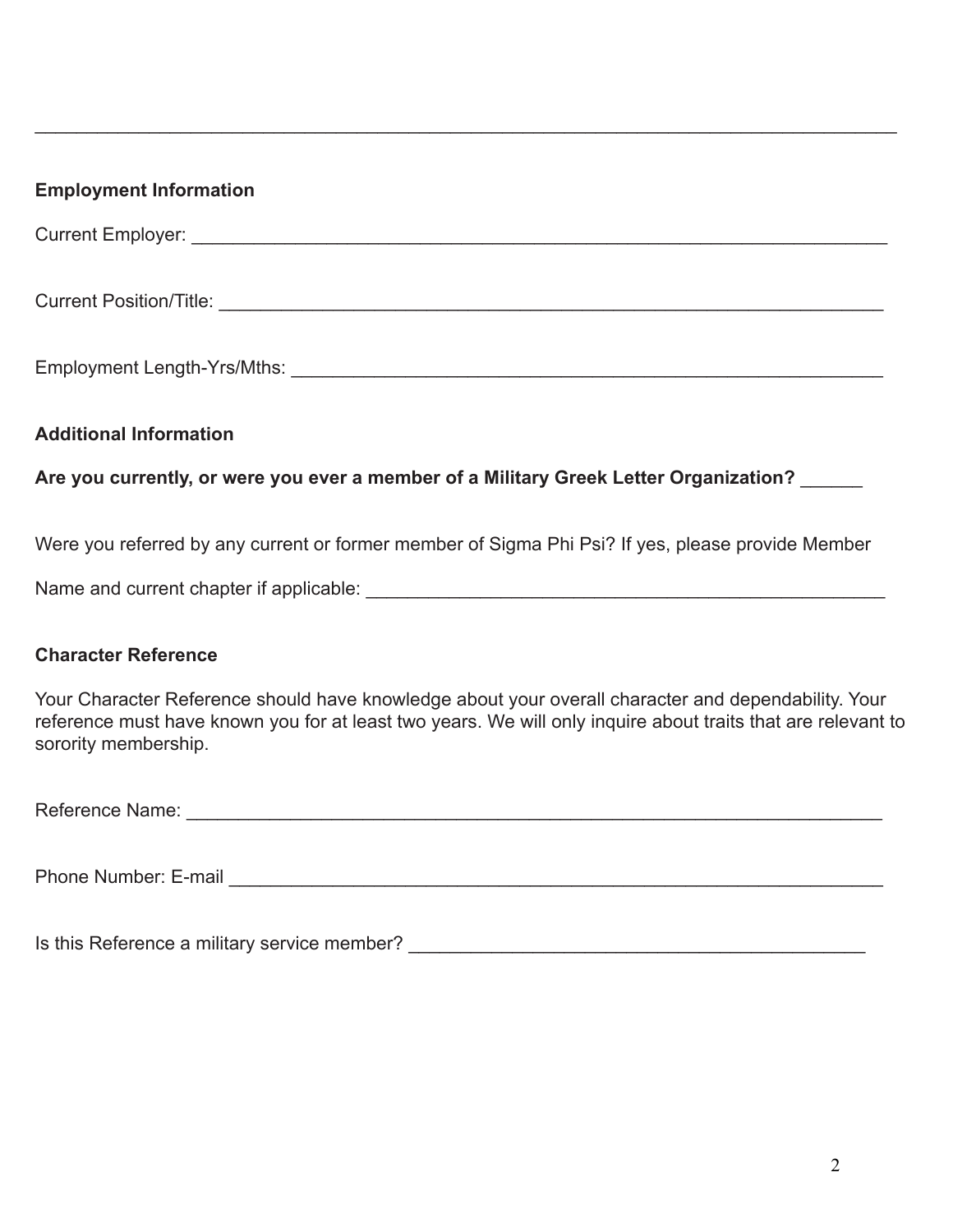#### **NON-HAZING and PRIVACY POLICY**

Hazing includes but is not limited to the following activities: - Requiring calisthenics such as sit-ups, push-ups, runs or any form of physically abusive exercise - Forcing or requiring consumption of alcoholic beverages or any drug - Requiring the ingestion of any undesirable or unwanted substance (i.e. spoiled food, insects, raw eggs, etc.) - Paddle swats - Pushing, shoving, or intimidating candidates - Assigning "pranks" such as stealing, painting objects, panty raids and harassing another organization - Calling associates by degrading names. - Activities which allow candidates less than six continuous hours of sleep - Required road trips or kidnapping of candidates - Yelling, screaming or use of obscenities at candidates - Burning, branding or tattooing any part of the body, whether voluntarily or involuntarily - Activities which call for confinement, jumping from heights and other potentially dangerous activities - Activities which encourage failure to comply with the laws of local, state or federal government

Candidates completing the Pledge Process agree to NOT participate & report any and all acts of hazing to the Leadership immediately. Any candidate or member who participates or facilitates any act of hazing will be suspended from Sigma Phi Psi Sorority.

By signing this form, you understand & agree to: -Immediately report all acts of hazing to your local authorities & sorority Leadership. -Not participate or facilitate any form of hazing while joining or to maintain membership in Sigma Phi Psi Sorority, Inc. - Read and act in accordance with our rules and regulations.

You also agree to adhere to our Privacy (Nondisclosure) Policy, and agree not to disclose, during the term of your candidacy, affiliation or membership and any time thereafter, any confidential information belonging to Sigma Phi Psi Sorority, Inc. This includes but is not limited to any and all confidential information regarding members, candidates, affiliates, applicants, Pledge Process tasks, official initiations ceremonies & all confidential business affairs of Sigma Phi Psi Sorority, Inc. You further agree that all correspondence, be it membership applications, account information, files or other materials concerning this sorority shall belong to and remain the exclusive property of Sigma Phi Psi Sorority. No part of Sigma Phi Psi Sorority, Inc. Pledge Process or sorority publications may be reproduced in any form without the expressed permission of Sigma Phi Psi Sorority, Inc. Redistribution of Sorority publication is prohibited without expressed written permission. If breached you understand that Sigma Phi Psi Sorority may seek legal retribution.

By signing & submitting your application for membership you are attesting to the following information: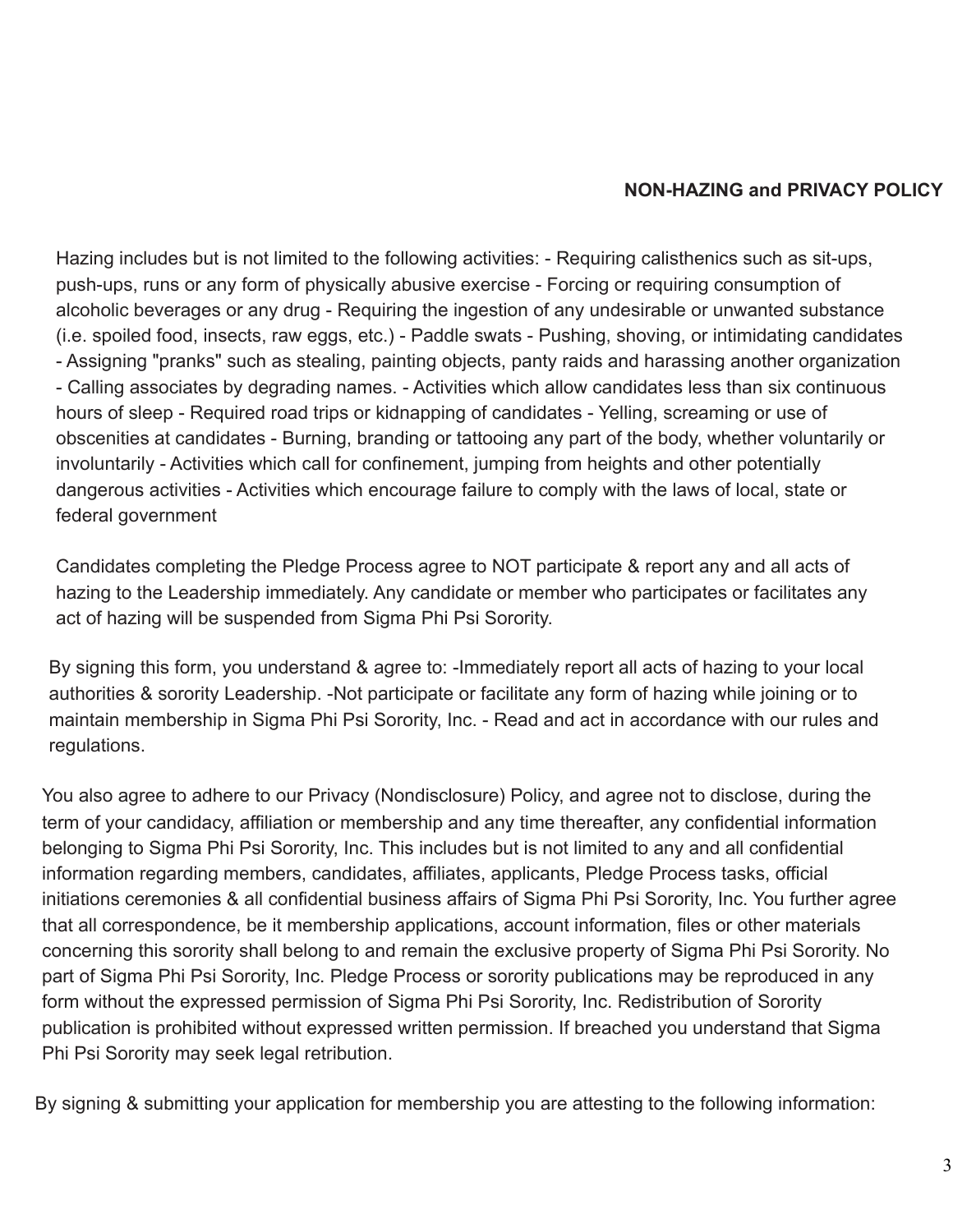-All the information provided on this membership application is accurate & true. -You authorize the verification of the information provided on this form. If at any time it is discovered that falsified information was provided your membership may be revoked. -You agree with the mission &

objectives of Sigma Phi Psi Sorority, Inc, and have read the sororities non-hazing and privacy policy and agree to comply with its guidelines and reporting procedures. -You understand that the submission of your application and fee does not guarantee membership and agree to abide by our policies and bylaws.

Applicant Name: \_\_\_\_\_\_\_\_\_\_\_\_\_\_\_\_\_\_\_\_\_\_\_\_\_\_\_\_\_\_\_\_\_\_\_\_\_\_\_\_\_\_\_\_\_\_\_\_\_\_\_\_\_\_\_\_\_\_\_\_\_\_\_\_\_\_\_\_

Signature and Date:  $\Box$ 

#### **For Official Use Only:**

Decision: **Accepted Rejected/Reasoning Referred** 2014 **References** Decision Notification Date:  $\frac{1}{2}$ 

**Initiation Fee has been Received**